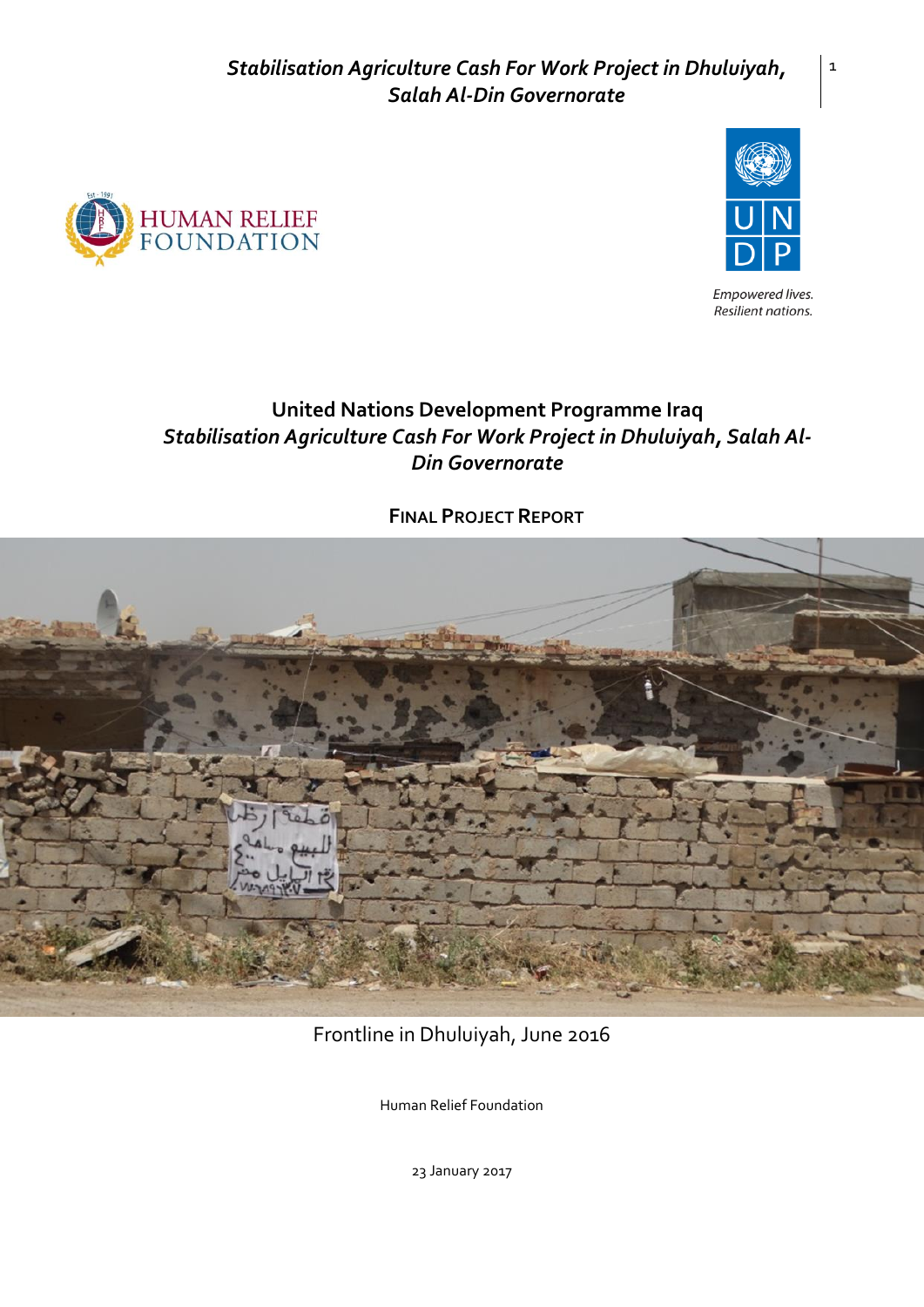## **Context**

#### *Brief background*

Dhuluiyah is an agricultural-based town located on the Tigris River (see Map 1). The majority of residents are farmers that farm the irrigated areas either side of the River Tigris. Since July 2014, the town has been on the front line in the conflict between Daesh (Islamic State) and the Government of Iraq. Consequently, the town has a high percentage of war-damage buildings, as well as having five IDP camps located in Dhuluiyah District. In June 2016, a HRF team comprising of staff from the HRF Tikrit Office and the Senior Technical Advisor from HRF Erbil Office, visiting Dhuluiyah District to conduct a needs assessment. The HRF assessment team consulted with Colonel Thabet Hamed Subhy, Dhuluiyah Regiment Commander; Mayor of Dhuluiyah Mr Hamed, and the heads of the Electricity Department, Water and Sewage Department and Agriculture Department; IDP camp managers, tribal leaders (representing four tribes). The Dhuluiyah Council Board members selected the areas to be targeted in discussion with HRF Staff. Also with community leaders the establishment of a community platform was used to identify the pressing needs and to ensure that community members have a direct input into the selection of cash-for-work activities.

#### *Map 1: Dhuluiyah town on the Tigris River*

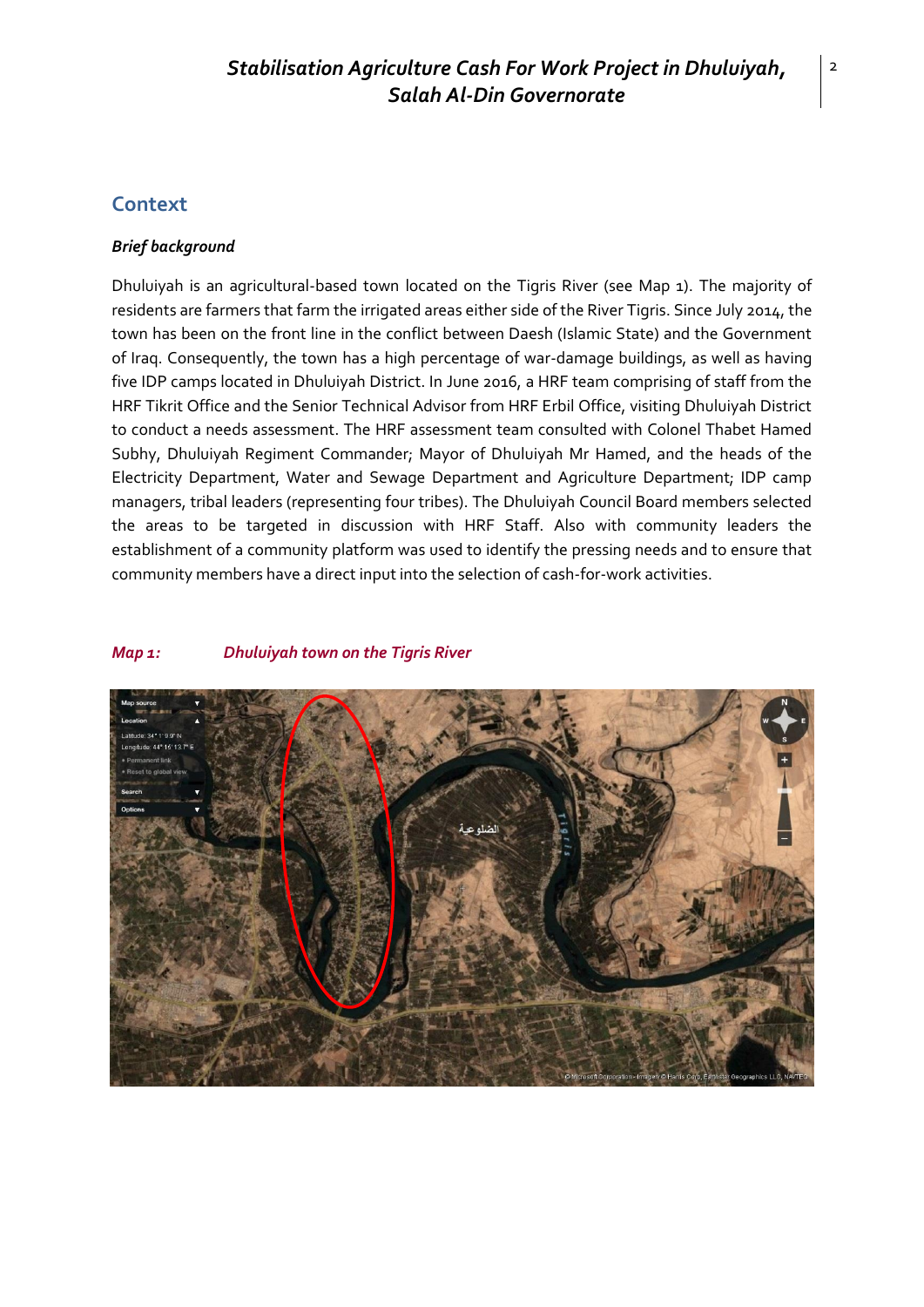From the assessment and the Community Platform the following problems were raised. Impact from the conflict had left the agricultural sector in urgent need of rehabiliation to bring the farm systems back to their full potential. Areas that required urgent attention included:

- 1. Land management activtities such as clearing of weeds and shrubs and soil prepation;
- 2. Provision of farm inputs (NPK fertlizer/seeds/fishlings/fish feed);
- 3. Repair of greenhouse;
- 4. Repair of transformers and electric pumps for irrigation systems;
- 5. Restocking of livestock/beekeeping;
- 6. Debris removal and street cleaning (e.g. school classrooms);
- 7. Repair of institutional buildings.

In addition, many of the farm lands were overgrown with weeds and shrubs and farmers no longer have access to suitable equipment, farm inputs (fertilisers/seeds), tools and labour to prepare for the coming season. In regards to livestock, the restocking of livestock was also urgently required. Whereas in the urban areas there was widespread damage and destruction of institutional buildings which now required repairing, and rubble removal and street cleaning were additional muchneeded activities. The local authorities were unable to deliver any services such as debris removal and solid waste management. The residents of Dhuluiyah District were in urgent need of assistance particularly to encourage returnees by providing an enabling environment that supports local food production with a focus of targeting the most vulnerable families in the District.

#### *Rationale*

The project was required to provide immediate support for current residents which provided incentives and boosted the safe return of displaced families through the rehabilitation of livelihoods in the newly accessible areas of Dhuluiyah. Linking livelihood stabilisation and enterprise recovery provides the building blocks in long-term recovery and the building of a strong local economy which is also required to build social cohesion and minimise the impacts of the regional conflict as well as deterring extremism and sectarian-based violence which has clearly recently been evident in all areas of Salah Al-Din Governorate. As in HRF's previous interventions this project was not just about recovery and rehabilitation but also re-building the community fabric including the social dimensions required for a just and fair society for the future of Iraq.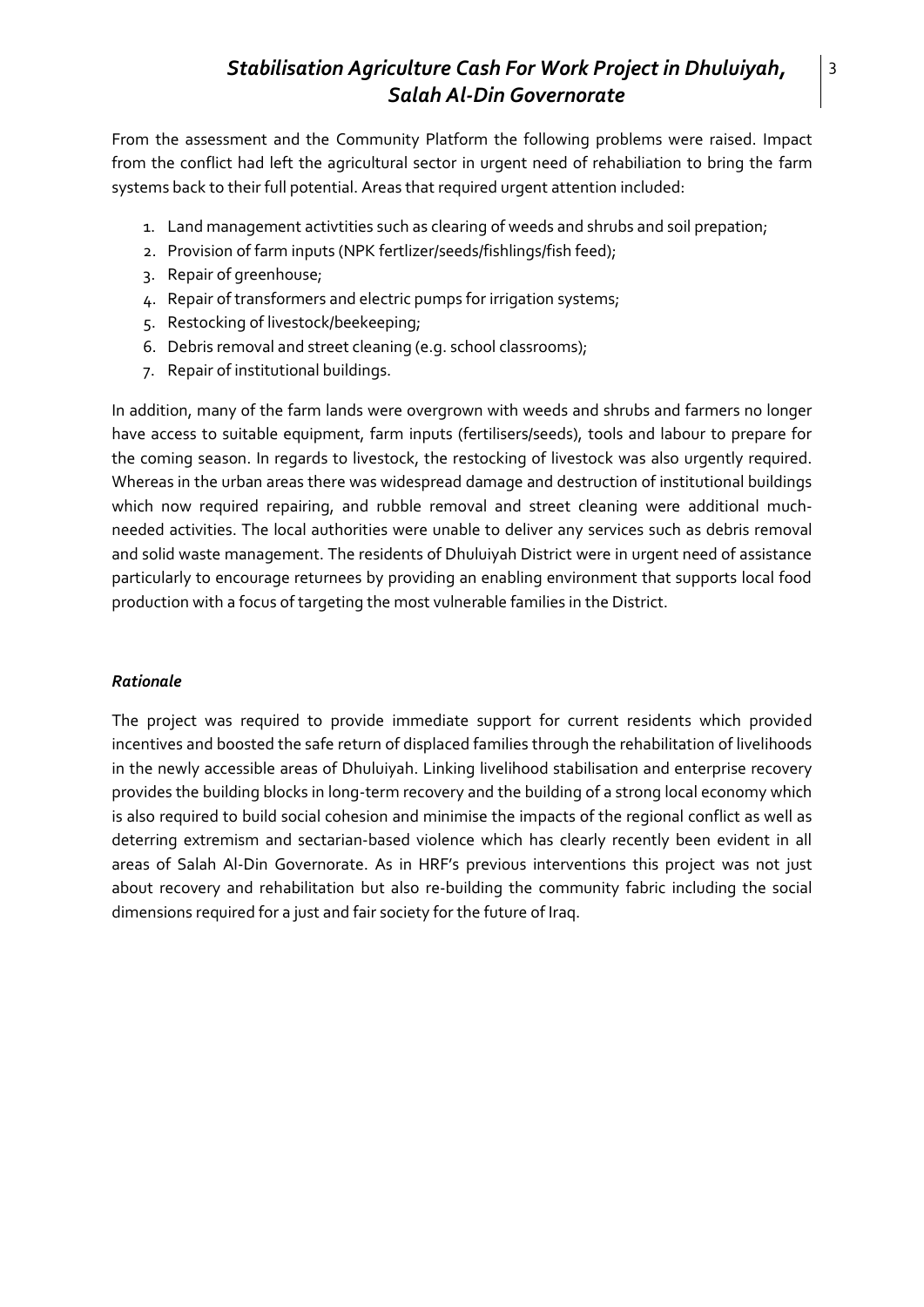#### *Intended objectives*

- 1. Preparation of agricultural lands.
- 2. Repair of irrigation systems.
- 3. Repair of greenhouses.
- 4. Restocking of livestock / bee keeping.
- 5. Rubble removal
- 6. Street cleaning and solid waste management.
- 7. Institutional building repairs.

### *Intended beneficiaries*

In Dhuluiyah District, HRF worked with the poorest community members through the targeting of vulnerable groups. HRF has always selected beneficiaries for 'cash-for-work' programme based on their need and their availability regardless of their religious, ethnic and/or political backgrounds. As such HRF have never faced political issues or problems in working with beneficiaries in this region.

To maximise the beneficial impacts in all the project activities HRF will adopted a selection criteria in each component that is based on maximising the impact to the most vulnerable residents of Dhuluiyah District. In addition, a minimum of the 330 workers of the project beneficiaries were women, particularly as it is culturally acceptable for women to work in agriculture related activities. In term of stabilisation this can potentially have profound impacts as forming 'women cash-forwork groups' to prepare agricultural land for spring planting will bring a triple-win scenario: 1) direct economic enhancement of women; 2) much need cash injection in the communities and; 3) huge labour burden will be removed as the agricultural lands will be ready for spring planting.

The recruitment of the beneficiaries took place in close consultation with the following bodies:

- Mayor of Dhuluiyah
- Dhuluiyah local government board
- Head of Department of Agriculture in Dhuluiyah

The Dhuluiyah Council Board supplied a list of priority beneficiaries that was cross checked using the HRF Selection Criteria. Additional beneficiaries will then be recruited at the local level in each of the project areas using the HRF Selection Criteria. HRF did not recruit beneficiaries without close consultation with the above bodies and in accordance with the selection criteria as detailed in the project document.

Funding was planned to recruit and employ on average x65 people per week for a period of approximately 12-weeks. As mentioned a priority was to ensure that a weekly minimum of 26 workers were women however this figure was raised were possible.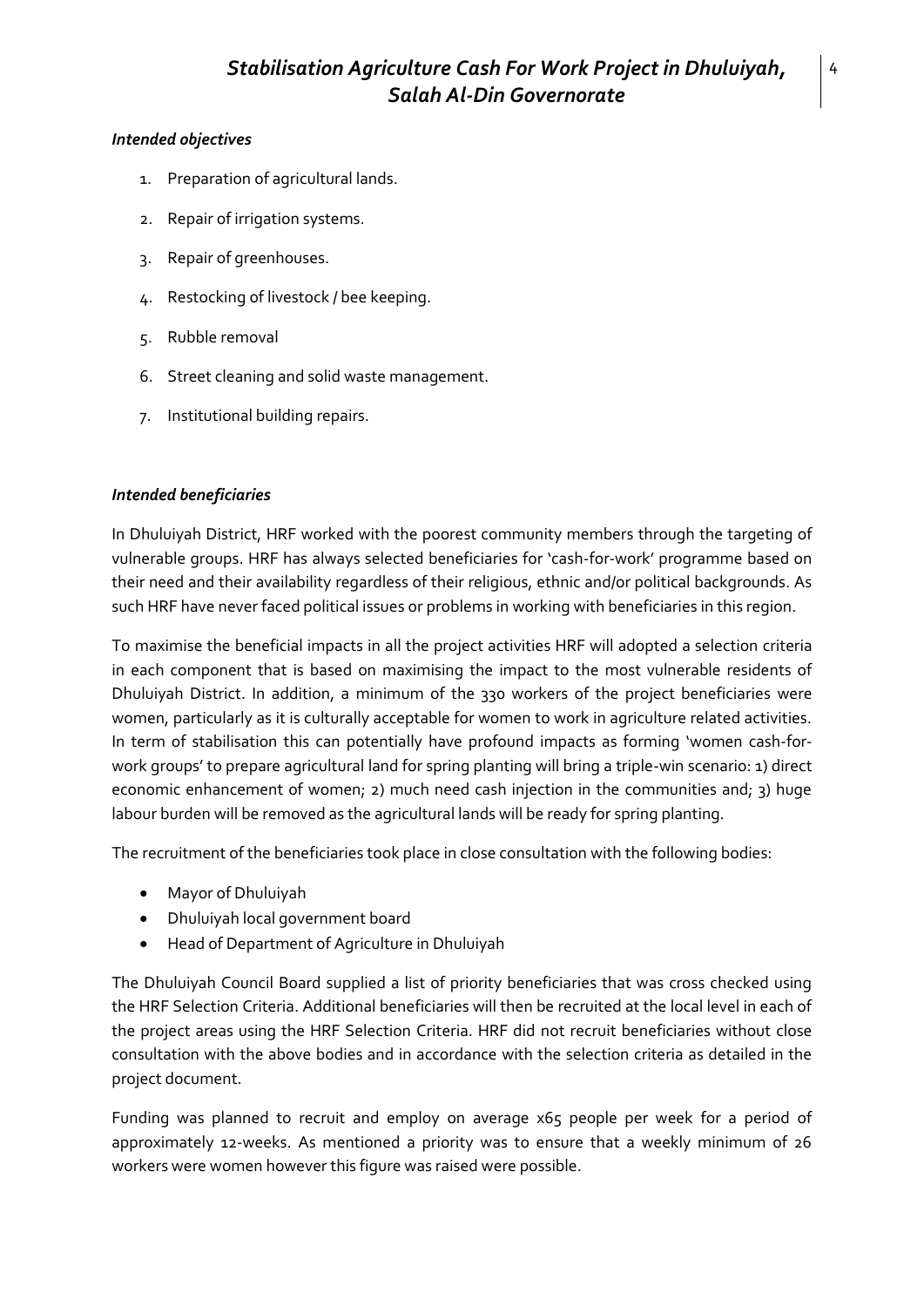#### *Main project stakeholders*

- Dhuluiyah Security Forces
- **•** of Dhuluiyah
- The Dhuluiyah Council Board
- District Agriculture Office
- District Electricity Board
- District Water and Sewage Department
- Tribal leaders (representing four tribes)
- IDP camp managers
- Al Hajaj Community Platform

#### *Implementing arrangements*

The project was managed by the Head of the HRF Tikrit Office under the direct supervision of the HRF Chief Technical Advisor based in the HRF Erbil Office. In addition the Senior Technical Advisor also based in the HRF Erbil Office carried out regular monitoring missions to Dhuluiyah. The required capacity building and training of key staff from the HRF Tikrit Office took place in Erbil and was conducted by the HRF technical advisors. The cash-for-work modality was managed by the HRF Cash-for-Work Coordinator based in Tikrit and was implemented through a low-profile cash transfer mechanism.

## **Implementation Progress**

## **Output 1 Preparation of agricultural lands**

Agriculture irrigated from the River Tigris is a critical livelihood activity for the people of Dhuluiyah. Farming not only directly sustains the local population but also provides valuable market products for the supply to regional markets that extends even as far as the capital Baghdad, as is the case in all agricultural areas along the River Tigris. Due to the recent protracted conflict many of the fields were not cultivated in 2015, resulting in a decline in locally produced food items, a loss of profits, and the overall collapse of local markets resulting in major food insecurity. In addition to the negative impact on food security many of the farm lands have been neglected and thus are now overgrown with weeds and scrub bushes. Also due to this period of neglect during the traditional farming seasons the top soils have been left exposed to rain, solar, and wind erosion. In addition, top soils in some framings areas were bulldozed into defensive mounds resulting in damage to farming areas, loss of top soils and increased soil erosion. These major agricultural constraints provided a critical entry point for the cash-for-work modality which was used to clear farm lands in preparation for spring planting and to carry out a number of land conservation measures. In addition, other activities also included the production of compost utilising the removed bio-wastes for simple on-farm windrow composting and the clearing of land under, and in some cases pruning of, olive, fruit and palm tree plantations.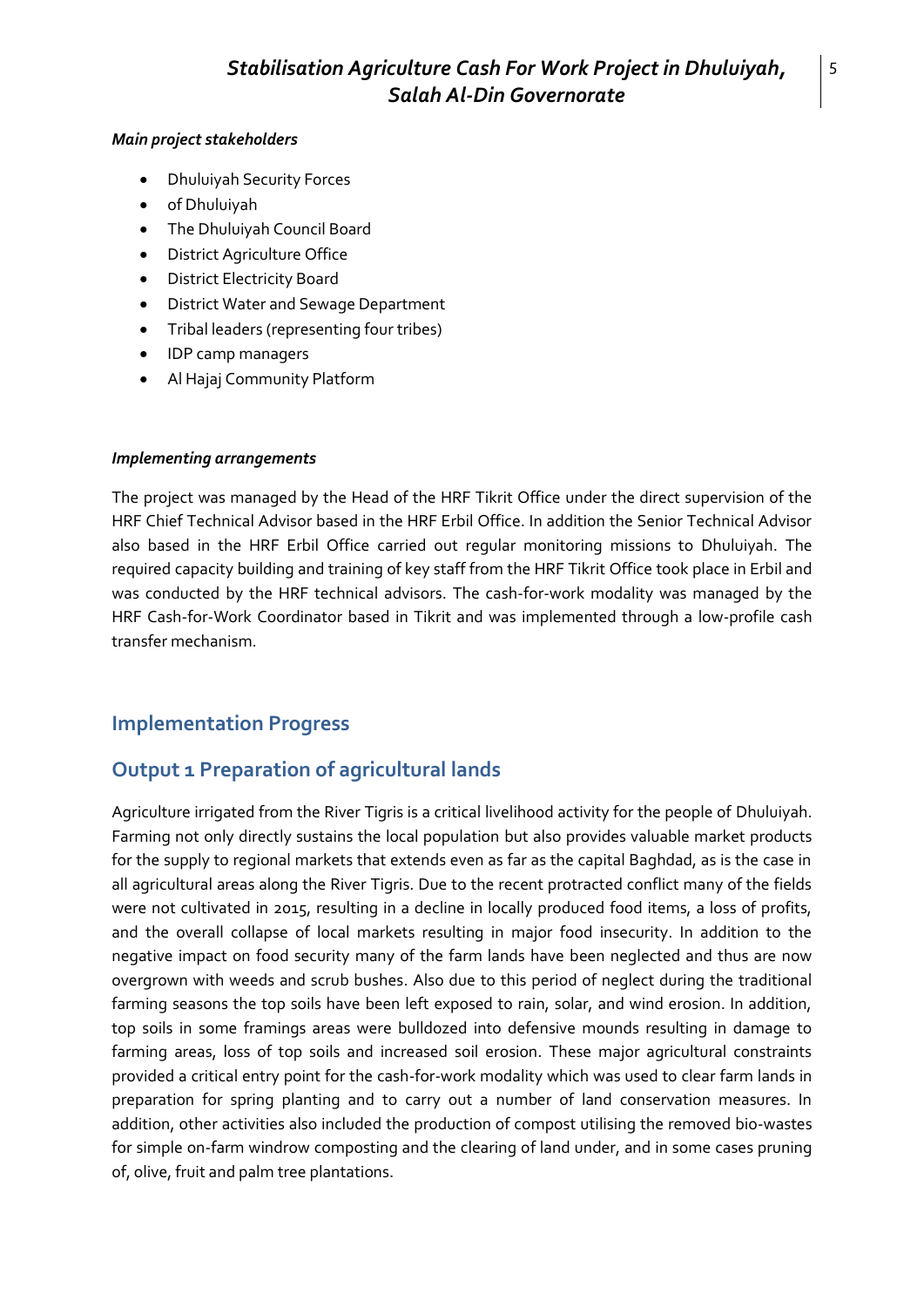In total, 3,000 cash-for-work days were completed and 70 farmers were provided with farm inputs. All project targets that were set in the work plan have been achieved.

## **Output 2 Repair of irrigation systems**

Irrigation systems are critical to the river-based farming systems along the Tigris River. Irrigation pumps are powered by generators or electricity supply but currently due to the damage of power transformers many of the supply lines have been cut. HRF focussed on the repair of on-farm irrigation pumps.

A total of 300 cash-for-work days were completed. In addition, a total 45 on-farm irrigation pumps were fixed and one mainline network was fixed which supplies water to 4,000 donums.

One project target was not achieved – repairing of 6 transformers. This was reported to UNDP in a letter dated on the 17 November 2016 and the budget (US\$6,000) following UNDO approval was transferred to asset replacement in the form of dairy cows.

All other project targets that were set in the work plan have been achieved.

## **Output 3 Repair of Greenhouses**

There was high demand and great potential opportunity for greenhouse repair. Plastic sheets were required to recover the polytunnel frames. More than 50 greenhouses required repairing. Greenhouses (polytunnels) can contribute substantially to a stabilisation programme in terms of regenerating the local economy and increasing local food production and food security. Replacing the plastic covers of polytunnels and increasing access to seeds, tools and other horticultural inputs offers an effective way to rebuild agricultural-based livelihoods.

A total of 21 greenhouses were repaired.

All project targets that were set in the work plan have been achieved.

### **Output 4 Restocking of livestock /bee keeping**

The programme has also partially contributed to local food security by implementing restocking measures that not only increased local food supply and thus availability but also ensured a degree of social mobility for the most vulnerable of poor village families by providing important economic assets in the form of livestock restocking (dairy cattle/poultry).

A total of 200 cash-for-work days were completed. In addition, a total of 36 cows were handed over, and 100 poultry farms and 32 fish farms were restocked with 8,000 fishlings.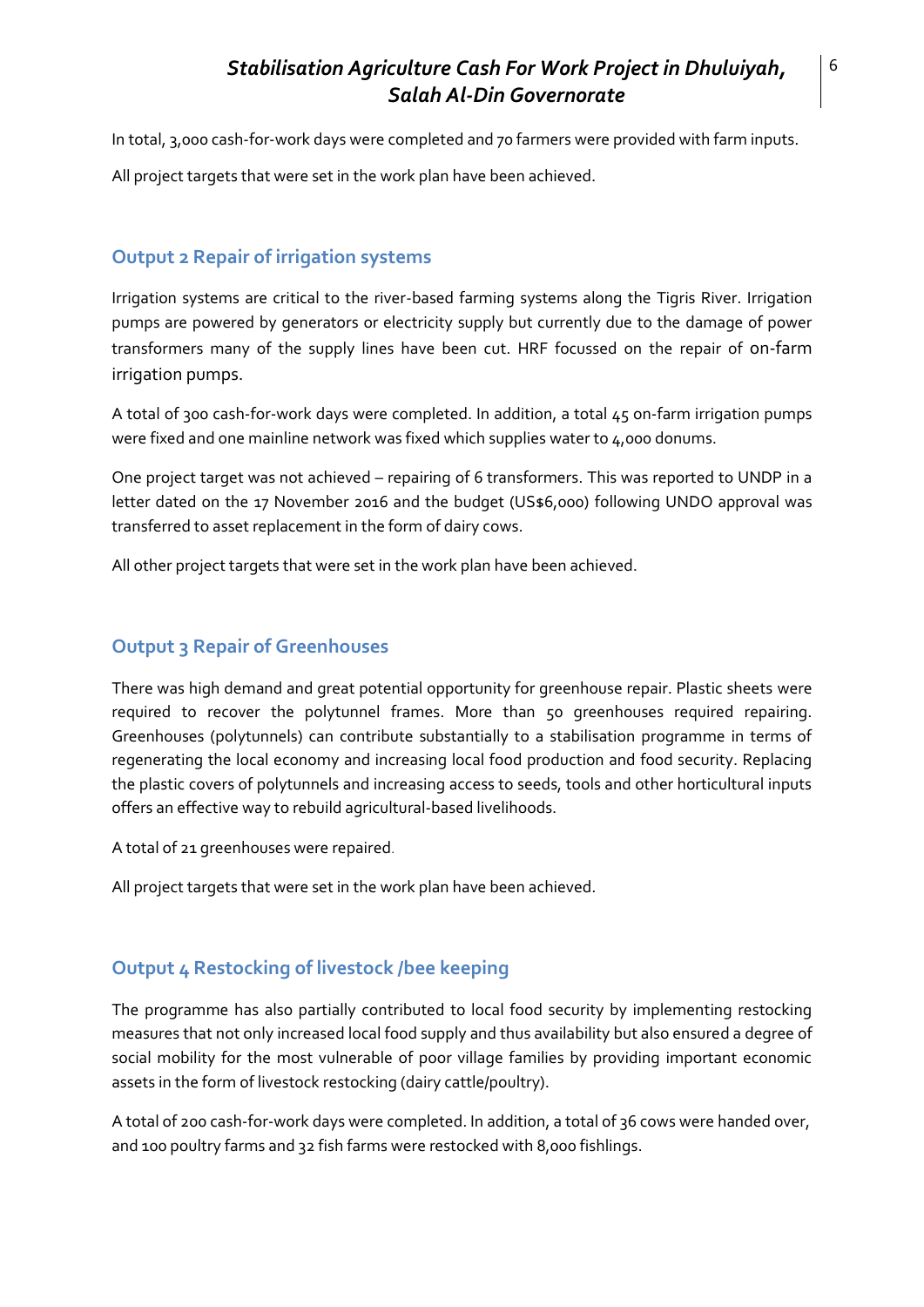One project target was not achieved – provision of beehives to 20 beekeepers. This was not possible due to the limited season to supply bees and this window of opportunity was lost.

All other project targets that were set in the work plan have been achieved.

## **Output 5 Rubble removal**

In villages and areas that are still covered in debris and rumble a number of cash-for-work days was allocated to debris removal. This activity also served as a clear post-conflict indicator bringing a degree of psychological comfort as normality is brought back to village life.

A total of 400 cash-for-work days were completed.

All project targets that were set in the work plan have been achieved.

## **Output 6 Street cleaning and solid waste management**

In villages and areas that are still covered in debris and rumble a number of cash-for-work days was allocated to street cleaning. This activity also served as a clear post-conflict indicator bringing a degree of psychological comfort as normality is brought back to village life.

A total of 150 cash-for-work days were completed.

All project targets that were set in the work plan have been achieved.

## **Output 7 Institutional Building Repairs**

In the urban areas there was widespread damage and destruction of institutional buildings. The buildings required urgent repairs include: 1) storage warehouse at the Agriculture Directorate and; 2) schools. The allocated budget was used to repair the storage warehouse at the agriculture directorate, and then the remaining funds were used to repair damaged schools with the objective of opening as many classrooms as possible. These activities also provided critical cash inputs into constriction-based livelihoods that also serve as locally-based enterprises such as village masons and carpenters thus building the local town economy.

A total of 600 cash-for-work days were completed and the agricultural warehouse, governorate office and two classrooms were repaired.

All project targets that were set in the work plan have been achieved.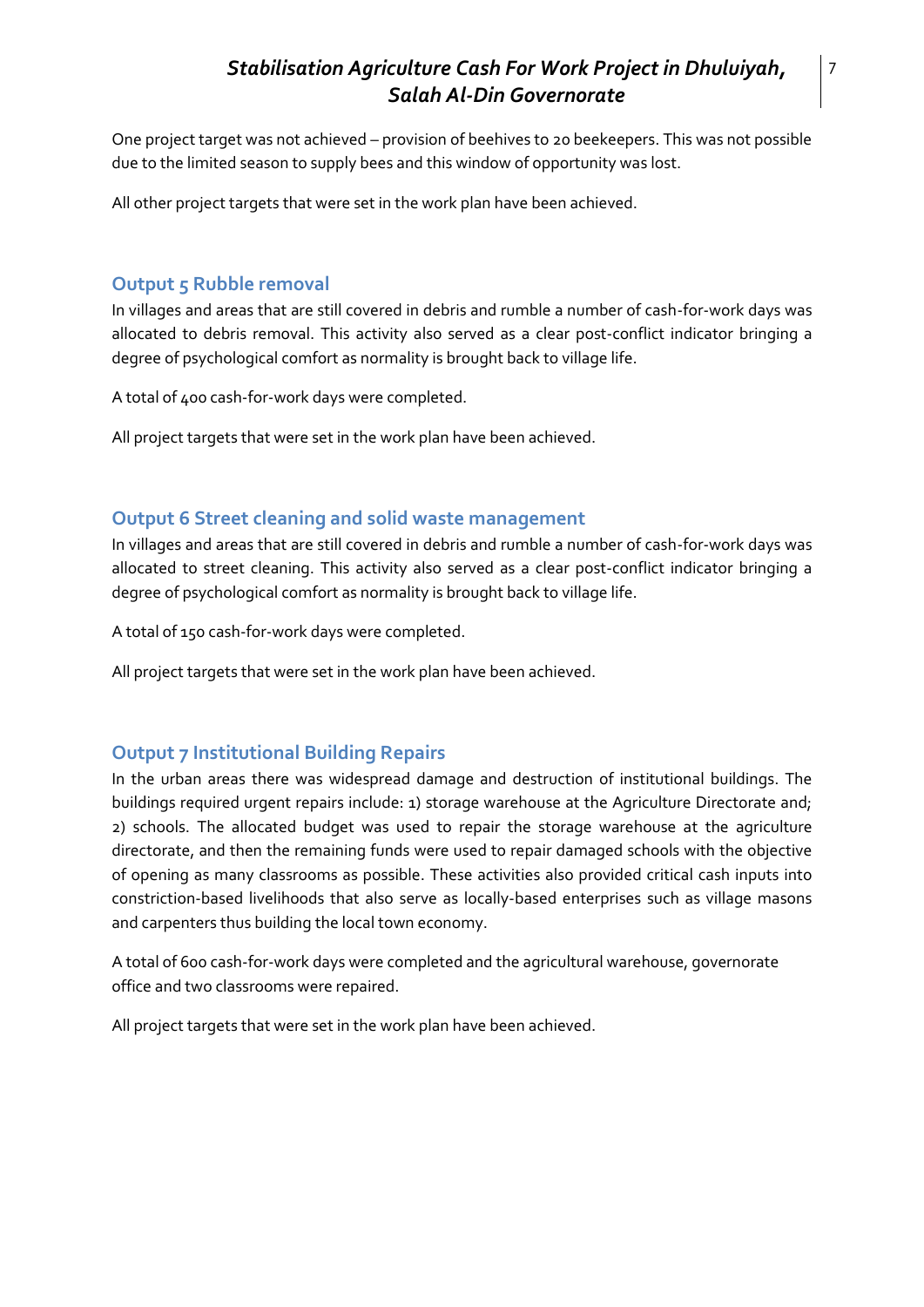## **Challenges and Issues**

#### *Managing expectations*

As in the previous project in Al Hajaj, demand in all project activities was much higher than the support and inputs that were provide. Consequently the community platform had to take a more active role in final beneficiary selection. In some cases the local Mayor would precede over section procedures such as the dairy cow distribution which was done through random picking names from a pile of beneficiaries that all met the 'vulnerable' selection criteria. Open transparency was key to ensuring these results were accepted by all the community.

#### *ISIS Attacks*

In the first month there was an attack from ISIS in Dhuluiyah district which killed 35 members of the security forces, 10 people injured and 12 people were kidnaped. This stopped our work for 3 days.

## **Lessons Learned**

#### *Improvement in agricultural techniques and extension*

As previously reported following the Al Hajaj project, the current stabilisation programmes are based on the provision of inputs through 'financial inputs' as cash-for-work and 'agricultural inputs'. Both of these are forms of short duration stabilisation injections that provide an initial boost to upstart agricultural livelihoods, and return to previous farming systems. However, these systems are based on conventional agriculture that is dependent on chemical inputs such as fertilizers and pesticides. An effort should be made to make farmers more aware to organic and low-externalinput-sustainable-agriculture (LEISA). This could take the form of: 1) establishing demonstration farms; 2) on-farm-training; 3) capacity building of local agriculture offices and extension staff. Such activities could still be delivered during a stabilisation programme allowing for the delivery of improved technical services for local farmers. These opportunities remain in the farming areas.

#### *Solar irrigation*

The river-based farming systems in Iraq provide excellent conditions to establish solar-based irrigation systems. This would involve the replacing of conventional irrigation equipment (using electricity or diesel pump supplies) with solar-powered irrigation equipment to build resilient riverbased farming systems. It is strongly recommended that a pilot solar irrigation is developed in Iraq. HRF have now held meetings with solar equipment suppliers and are developing a concept note.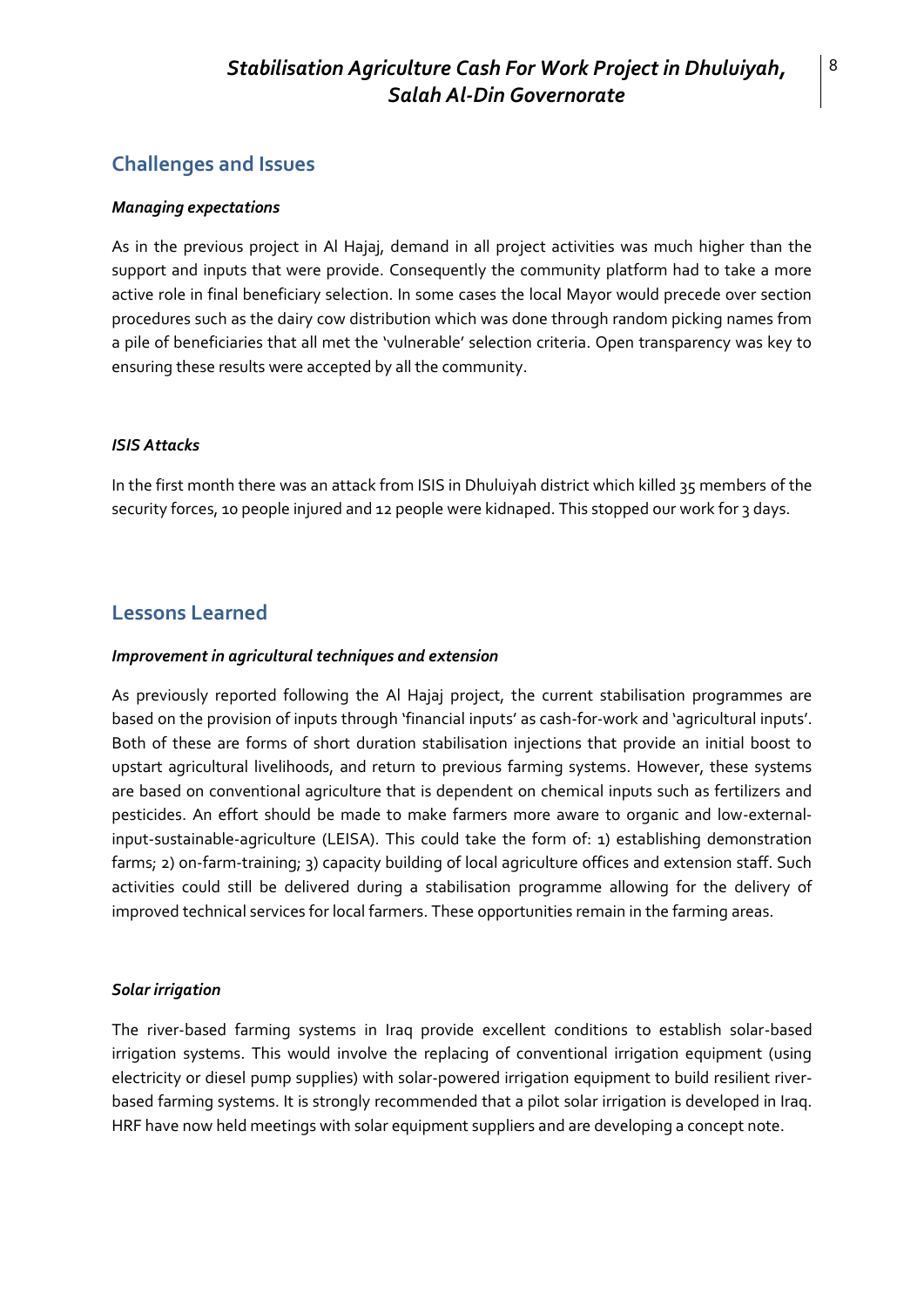## **Result Framework Report**

### **Intended Outcome:**

**SRP Outcome 2: Resilience is built through improved livelihoods, specifically increased employment and access to services.**

**SRP Indicator: 2.1: # of the most vulnerable host community and IDP families with increased access to income (Note: Each direct beneficiaries represents one family with an average size of 6 who are all indirect beneficiaries)** 

9

| <b>INTENDED OUTPUTS</b>                                                                                                                                                                           | <b>INDICATIVE</b><br><b>ACTIVITIES</b>                                                                                                                                                                                                                                                                                                                                 | Month <sub>1</sub> | Month <sub>2</sub> | Month <sub>3</sub> | Month 4 | <b>INPUTS</b>                                               | <b>ACHIEVEMENTS</b>                                                                                                             |
|---------------------------------------------------------------------------------------------------------------------------------------------------------------------------------------------------|------------------------------------------------------------------------------------------------------------------------------------------------------------------------------------------------------------------------------------------------------------------------------------------------------------------------------------------------------------------------|--------------------|--------------------|--------------------|---------|-------------------------------------------------------------|---------------------------------------------------------------------------------------------------------------------------------|
| Output 1: Preparation of<br>agricultural lands<br>Indicators: 3,000 CFW days completed;<br>inputs for 70 farms given.<br>Baseline:<br>Targets:                                                    | Activity 1: Assessment of<br>agricultural plots<br>Activity 2: Prioritisation<br>of plots<br>Activity 3: Removal of<br>weeds & shrubs through<br>weeding and hoeing<br>Activity 4: Formation of<br>on-farm compost<br>windrows using wastes<br>Activity 5: Tilling and<br>raking of top soils<br>Activity 6: Provision of<br>farm inputs to selected<br>beneficiaries. | ✓<br>✓             |                    | ✓<br>√<br>✔<br>✔   |         | \$111,300.00                                                | Total 3,000 CFW days completed<br>Farm inputs provided to 73 farms for<br>planting and initial application of NPK<br>fertilizer |
| Output 2: Repair of irrigation<br>systems<br>Indicators: 300 CFW days; 6<br>transformer to be fixed, 35 irrigation<br>pumps to be fixed; main network<br>irrigation pump to be fixed<br>Baseline: | Activity 1: Liaison with<br><b>District Electricity Board</b><br>Activity 2: Repairing of<br>key transformers<br>Activity 3: Assessment of<br>irrigation lines and<br>irrigation pumps                                                                                                                                                                                 | $\checkmark$<br>✓  |                    |                    |         | \$20,000.00<br>(\$6,000 was<br>transferred<br>to Output 4). | Total 300 CFW days completed<br>45 on-farm irrigation pump fixed and 1<br>main network irrigation pump was fixed                |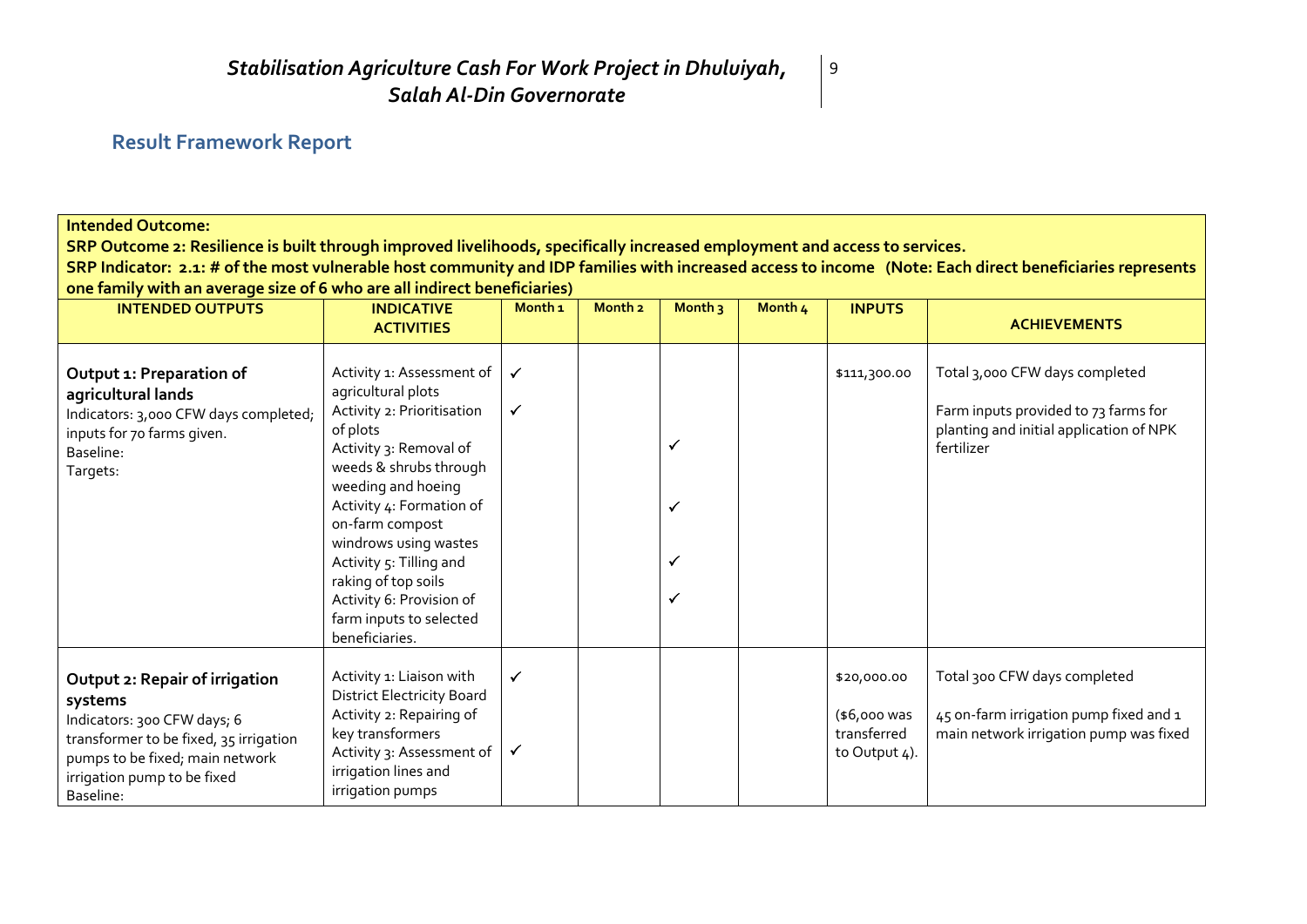| Targets:                                                                                                                                                                          | Activity 4: Relaying of<br>irrigation pipes<br>Activity 5: Repair of<br>irrigation pumps                                                                                                                                                                                                                          |                              | ✓<br>✓      |                                                                                                                    |                                                                                                                                              |
|-----------------------------------------------------------------------------------------------------------------------------------------------------------------------------------|-------------------------------------------------------------------------------------------------------------------------------------------------------------------------------------------------------------------------------------------------------------------------------------------------------------------|------------------------------|-------------|--------------------------------------------------------------------------------------------------------------------|----------------------------------------------------------------------------------------------------------------------------------------------|
| <b>Output 3: Repair of Greenhouses</b><br>Indicators: 240 CFW days completed;<br>20 greenhouses to be repaired and<br>replanted.<br>Baseline:<br>Targets:                         | Activity 1: Assessment of<br>greenhouses<br>Activity 2: Prioritisation<br>and selection of<br>greenhouses for repair<br>Activity 3: Repair of<br>greenhouses                                                                                                                                                      | $\checkmark$<br>$\checkmark$ | ✓           | \$22,000.00                                                                                                        | Total 240 CFW days completed<br>Total of 21 greenhouses repaired and<br>replanted.                                                           |
| Output 4: Restocking of<br>Livestock / bee keeping<br>Indicators: 200 CFW days; 30 cows<br>distributed; 50 poultry farms and 20<br>beekeepers restocked.<br>Baseline:<br>Targets: | Activity 1: Identification<br>of restocking<br>beneficiaries<br>Activity 2: Assessment of<br>facilities<br>Activity 3: Repair of<br>facilities if required<br>Activity 4: Provision of<br>restocking items                                                                                                        | $\checkmark$<br>$\checkmark$ | ✓<br>✓      | \$71,500.00<br>(\$6,000 was<br>added from<br>Output 2,<br>but \$6,000<br>underspend<br>due to lack<br>of beehives) | Total 200 CFW days completed<br>Total 36 cows handed over.<br>Total of 100 poultry farms and 32 fish<br>ponds with 8,000 fishlings restocked |
| <b>Output 5: Rubble Removal</b><br>Indicators: 400 CFW days completed.<br>Baseline:<br>Targets:                                                                                   | Activity 1: Assessment of<br>rubble disposal site<br>Activity 2: Removal and<br>transportation of rubble<br>to disposal site<br>Activity 3: Recruitment<br>and training of rubble<br>management teams<br>Activity 4: Processing of<br>rubble at disposal site<br>Activity 5: Final disposal<br>of inert materials | $\checkmark$                 | ✓<br>✓<br>✓ | \$18,500.00                                                                                                        | Total 373 CFW days completed                                                                                                                 |

 $\vert$  10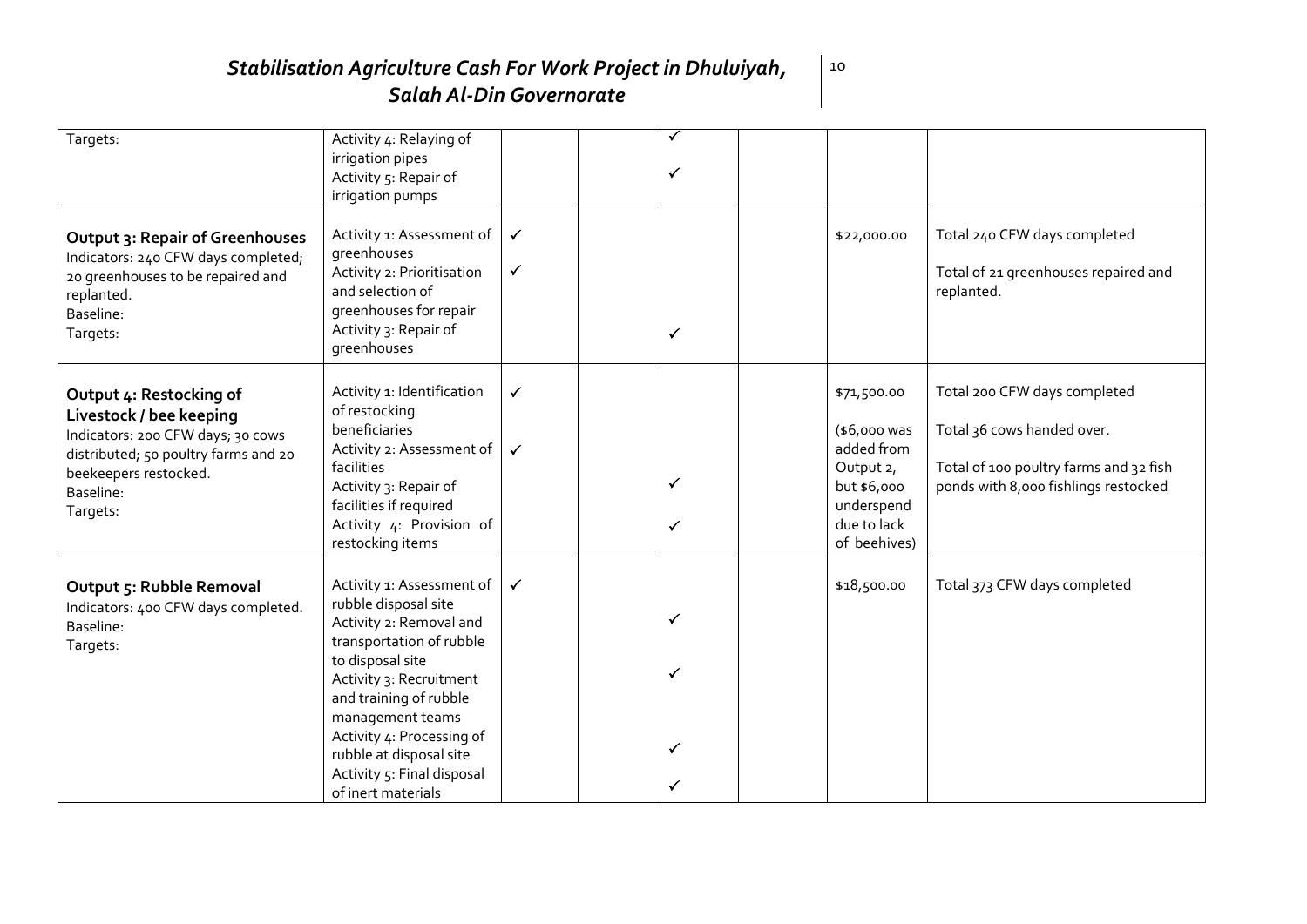|                                                                                                                        | Activity 6: Grouping of<br>reusable materials for<br>construction sector<br>Activity 7: Processing of<br>reusable materials for<br>construction sector                                                                                                                                                                                                                               |                                              | ✓<br>✓           |             |                                                                                                                    |
|------------------------------------------------------------------------------------------------------------------------|--------------------------------------------------------------------------------------------------------------------------------------------------------------------------------------------------------------------------------------------------------------------------------------------------------------------------------------------------------------------------------------|----------------------------------------------|------------------|-------------|--------------------------------------------------------------------------------------------------------------------|
| Output 6: Street cleaning and<br>solid waste management<br>Indicators: 150 CFW days completed<br>Baseline:<br>Targets: | Activity 1: Assessment of<br>solid waste<br>accumulation<br>Activity 2: Prioritisation<br>of intervention<br>Activity 3: Recruitment<br>and training of street<br>cleaning teams<br>Activity 4: Implementation<br>of street cleaning teams<br>Activity 5: Assessment of<br>solid waste disposal site<br>Activity 6: Removal and<br>transportation of solid<br>waste to disposal site | $\checkmark$<br>$\checkmark$                 | ✓<br>✓<br>✓<br>✓ | \$3,000.00  | Total 480 CFW days completed                                                                                       |
| Output 7: Institutional building<br>repairs<br>Indicators: 600 CFW days completed.<br>Baseline:<br>Targets:            | Activity 1: Assessment of<br>housing / room damage<br>Activity 2: Costing of<br>partial repairs<br>Activity 3: Prioritisation<br>of interventions<br>Activity 4: Procurement<br>of materials and<br>allocation of repair team                                                                                                                                                        | $\checkmark$<br>$\checkmark$<br>$\checkmark$ | ✓                | \$22,000.00 | Total 600 CFW days completed<br>The agricultural warehouse, governorate<br>office and two classrooms were repaired |

 $\vert$  11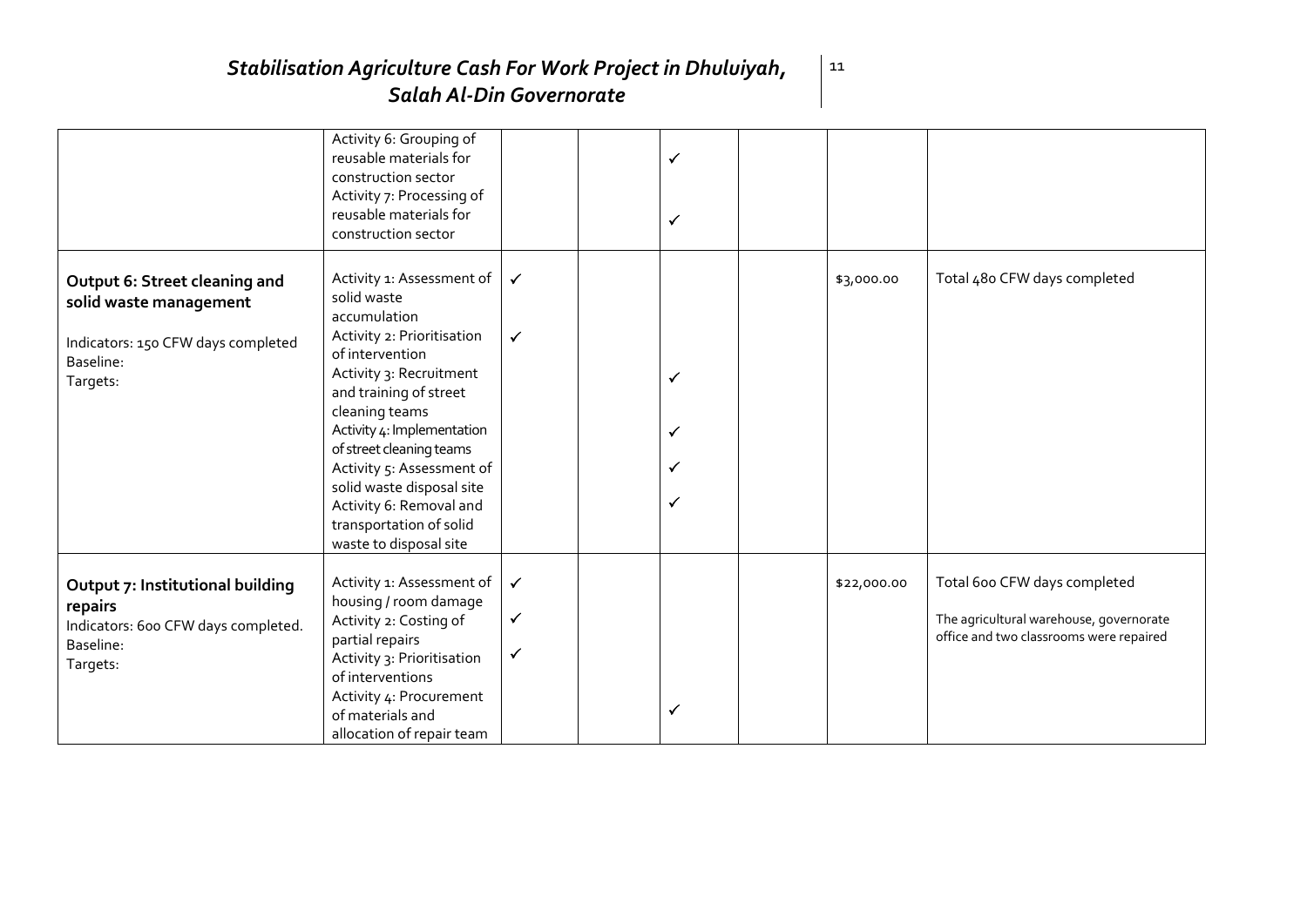# **Activity info Indicator Report**

| <b>SRP/3RP Output</b>                                    | <b>Indicator</b>                                                                 | Location 1:<br><b>Dhuluiyah</b> |            | Location 2:<br>(Name of camp or<br>District/Governorate) |            | Location 3:<br>(Name of camp or<br>District/Governorate) |            |  |  |  |  |  |
|----------------------------------------------------------|----------------------------------------------------------------------------------|---------------------------------|------------|----------------------------------------------------------|------------|----------------------------------------------------------|------------|--|--|--|--|--|
|                                                          |                                                                                  | Women                           | <b>Men</b> | Women                                                    | <b>Men</b> | Women                                                    | <b>Men</b> |  |  |  |  |  |
|                                                          | Objective 1: Preparation of agricultural lands                                   |                                 |            |                                                          |            |                                                          |            |  |  |  |  |  |
| 1.1. Increased employment<br>opportunities for returnees | # of returnees benefited temporary employment activities<br>(cash for work etc.) | 330                             | 210        |                                                          |            |                                                          |            |  |  |  |  |  |
| 1.2. Farm enterprises supported                          | # farm enterprises benefited through provision of farm inputs                    | 17                              | 56         |                                                          |            |                                                          |            |  |  |  |  |  |
| Objective 2: Repair of irrigation systems                |                                                                                  |                                 |            |                                                          |            |                                                          |            |  |  |  |  |  |
| 2.1. Increased employment<br>opportunities for returnees | # of returnees benefited temporary employment activities<br>(cash for work etc.) |                                 | 60         |                                                          |            |                                                          |            |  |  |  |  |  |
| 2.2. Farm enterprises supported                          | # farm enterprises benefited through repair of irrigation pumps                  |                                 | 45         |                                                          |            |                                                          |            |  |  |  |  |  |
| Objective 3: Repair of greenhouses                       |                                                                                  |                                 |            |                                                          |            |                                                          |            |  |  |  |  |  |
| 3.1. Increased employment<br>opportunities for returnees | # of returnees benefited temporary employment activities<br>(cash for work etc.) |                                 | 30         |                                                          |            |                                                          |            |  |  |  |  |  |
| 3.2. Farm enterprises supported                          | # farm enterprises benefited through repair of greenhouse                        | $\overline{2}$                  | 19         |                                                          |            |                                                          |            |  |  |  |  |  |
|                                                          | Objective 4: Restocking of livestock/bee hives/fish farms                        |                                 |            |                                                          |            |                                                          |            |  |  |  |  |  |
| 4.1. Increased employment<br>opportunities for returnees | # of returnees benefited temporary employment activities<br>(cash for work etc.) |                                 | 20         |                                                          |            |                                                          |            |  |  |  |  |  |
| 4.2. Farm enterprises supported                          | # farm enterprises benefited through provision of dairy cow                      | 36                              |            |                                                          |            |                                                          |            |  |  |  |  |  |

 $\vert$  12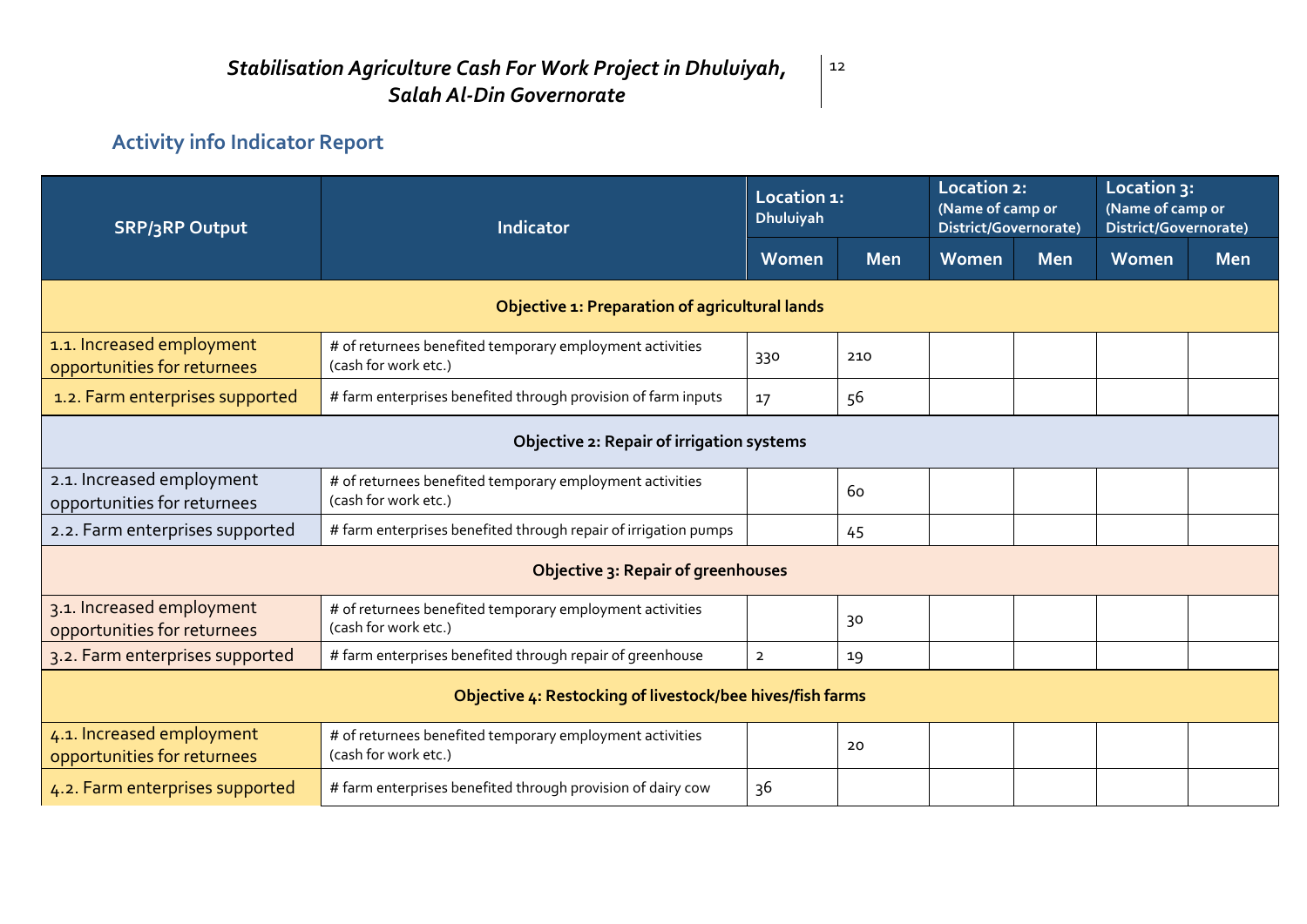|                                                          | # farm enterprises benefited through provision of poultry                        | 100 |    |  |  |  |  |  |  |  |  |  |  |  |
|----------------------------------------------------------|----------------------------------------------------------------------------------|-----|----|--|--|--|--|--|--|--|--|--|--|--|
|                                                          | # farm enterprises benefited through restocking of fish farms                    | 14  | 18 |  |  |  |  |  |  |  |  |  |  |  |
| Objective 5: Rubble removal and                          |                                                                                  |     |    |  |  |  |  |  |  |  |  |  |  |  |
| 5.1. Increased employment<br>opportunities for returnees | # of returnees benefited temporary employment activities<br>(cash for work etc.) |     | 40 |  |  |  |  |  |  |  |  |  |  |  |
| Objective 6 Street cleaning and solid waste management   |                                                                                  |     |    |  |  |  |  |  |  |  |  |  |  |  |
| 6.1. Increased employment<br>opportunities for returnees | # of returnees benefited temporary employment activities (cash<br>for work etc.) |     | 15 |  |  |  |  |  |  |  |  |  |  |  |
| <b>Objective 7: Housing repairs</b>                      |                                                                                  |     |    |  |  |  |  |  |  |  |  |  |  |  |
| 7.1. Increased employment<br>opportunities for returnees | of returnees benefited temporary employment activities (cash<br>for work etc.)   |     | 60 |  |  |  |  |  |  |  |  |  |  |  |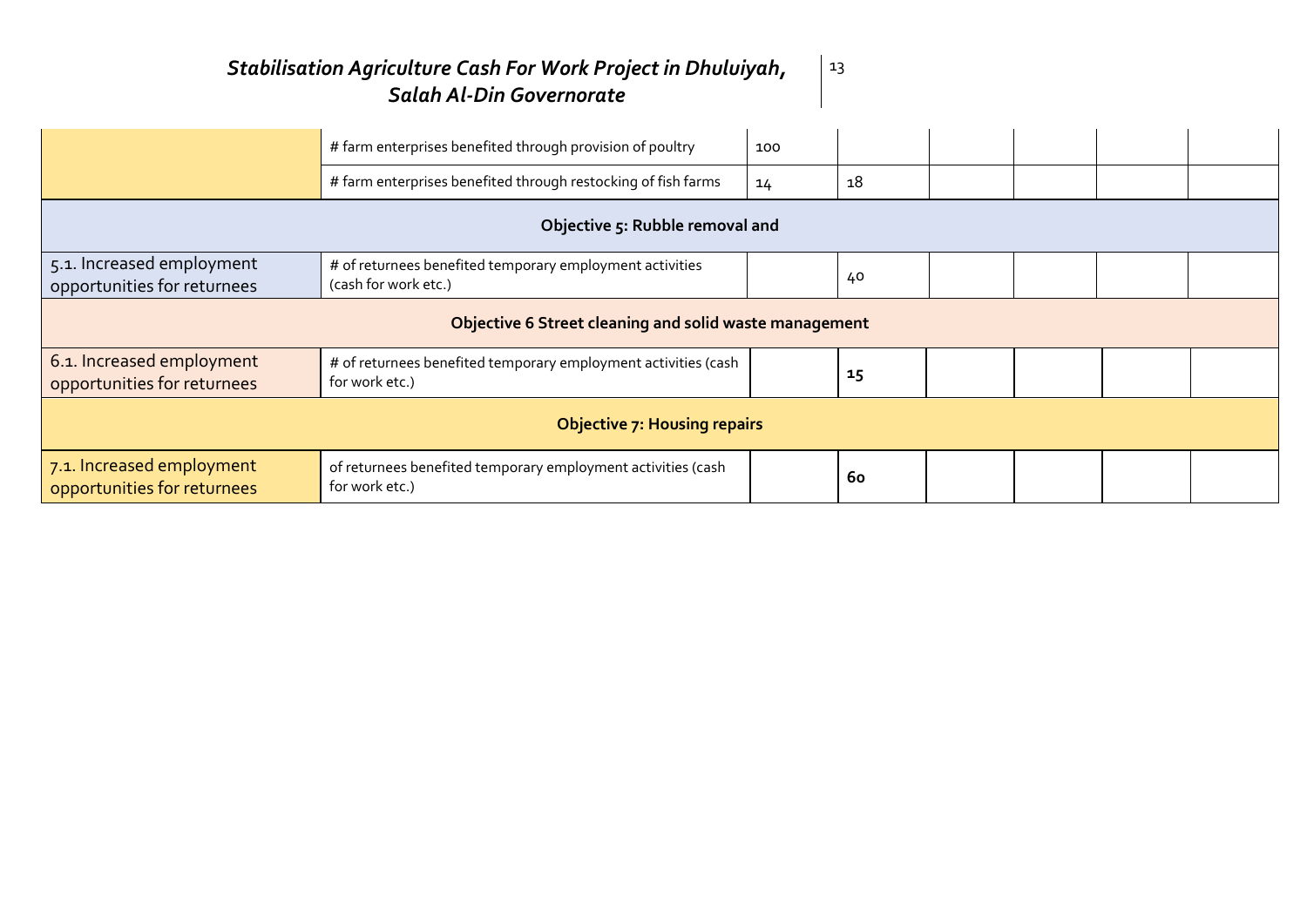#### Small Grant Scheme under "Support to Iraq Cricic Response and Resilience Programme" (ICRRP)

Financial Report Sheet (USD)

 $14$ 

#### **Croanization Name: Human Relief Foundation**

Project Title: Cash For Work for Stabilisation Agriculture Activities in Al Dhululyah, Salah Al-Din Governorate

#### Reporting Period: 1 October - 1 November 2016

|              |                                                  | <b>Budget</b>   |                  |        |                                                   | <b>Actual</b>   |                  |        |                                               |                                         |                                        |                                 |                                                    |                                               |                         |
|--------------|--------------------------------------------------|-----------------|------------------|--------|---------------------------------------------------|-----------------|------------------|--------|-----------------------------------------------|-----------------------------------------|----------------------------------------|---------------------------------|----------------------------------------------------|-----------------------------------------------|-------------------------|
| Code         | Line item decoription                            | No. of<br>units | <b>Unit Cost</b> | No. of | <b>UNDP Fund</b><br><b>Budget</b><br>Contribution | No. of<br>unite | <b>Unit Cost</b> | No. of | <b>Actual Expenses</b><br>(Up to Last Period) | <b>Actual Expenses</b><br>(This Period) | <b>Actual Expenses</b><br>(Cumulative) | Cumm. Amount<br>Received So far | <b>Cum. Balance</b><br>(Received-Act.)<br>Expense) | <b>Balance from</b><br><b>Previous Report</b> | <b>Amount Regesting</b> |
| $\mathbf{A}$ | Output 1 : preparation of agricultural lands     |                 |                  |        | 108,300.00                                        |                 |                  |        | 48,234.00                                     | 68,066.00                               | 108,300.00                             |                                 |                                                    |                                               |                         |
| A1           | Cash-for-work wage                               | 3000            | 20.00            |        | 60,000.00                                         | 1978            | 2                |        | 20,440.00                                     | 38,560.00                               | 60,000.00                              |                                 |                                                    |                                               |                         |
| A2           | Farm inputs-NPK fertilizer (4 bags per farmer)   | 70              | 140.00           |        | 8,800.00                                          |                 |                  |        | 3,854.00                                      | 6,146.00                                | 9,800.00                               |                                 |                                                    |                                               |                         |
| A3           | Farm inputs-seeds (5 donum per farm)             | 70              | 200.00           |        | 14,000.00                                         |                 |                  |        | 6,766.00                                      | 7,235.00                                | 14,000.00                              |                                 |                                                    |                                               |                         |
| Α4           | Vehicle hire-2 tractors (total-120 days)         | 1               | 16000.00         |        | 16,000.00                                         |                 |                  |        | 12,376.0                                      | 2,825.00                                | 16,000.00                              |                                 |                                                    |                                               |                         |
| A5           | vehicle hire-double cabin pick-up (3 months)     | 1               | 7600.00          |        | 7,500.00                                          |                 |                  |        | 5,000.00                                      | 2,600.00                                | 7,500.00                               |                                 |                                                    |                                               |                         |
| <b>B.</b>    | <b>Dutput 2 : Repair of Irrigation systems</b>   |                 |                  |        | 28,000.00                                         |                 |                  |        | 8,142.0                                       | 20,058.00                               | 28,200.00                              |                                 |                                                    |                                               |                         |
| <b>B.1</b>   | Cash-for-work                                    | 300             | 20.00            |        | 6,000.00                                          | 0               |                  |        | 5,960.00                                      |                                         | 6,960.00                               |                                 |                                                    |                                               |                         |
| <b>B.2</b>   | Transformer repairs/replace                      | 6               | 1000.00          |        | 6,000.00                                          |                 |                  |        |                                               | 6,000.00                                | 6,000.00                               |                                 |                                                    |                                               |                         |
| <b>B.3</b>   | <b>Electric pump repairs</b>                     | 35              | 200.00           |        | 7,000.00                                          |                 |                  |        | 182.00                                        | 6,818.00                                | 7,000.00                               |                                 |                                                    |                                               |                         |
| <b>B.4</b>   | Main network irrigation pump                     | 1               | 7000.00          |        | 7,000.00                                          |                 |                  |        |                                               | 7,240.00                                | 7,240.00                               |                                 |                                                    |                                               |                         |
| C.           | <b>Dutput 3 : Greenhouse repairs</b>             |                 |                  |        | 20,000.00                                         |                 |                  |        | 13,080.0                                      | 6,820.00                                | 20,000.00                              |                                 |                                                    |                                               |                         |
| C.1          | <b>Greenhouse repairs</b>                        | 20              | 1000.00          |        | 20,000.00                                         |                 |                  |        | 13,080.0                                      | 6,820.00                                | 20,000.00                              |                                 |                                                    |                                               |                         |
| C.           | Output 4 : Restocking of livestock / bee keeping |                 |                  |        | 70,000.00                                         |                 |                  |        | 13,373.0                                      | 60,357.00                               | 83,730.00                              |                                 |                                                    |                                               |                         |
| C.1          | Cash-for-work                                    | 200             | 20.00            |        | 4,000.00                                          | 200             | 20               |        |                                               | 4,000.00                                | 4,000.00                               |                                 |                                                    |                                               |                         |
| C.2          | Livestock grants-dairy                           | 30              | 1000.00          |        | 30,000.00                                         |                 |                  |        |                                               | 30,000.00                               | 30,000.00                              |                                 |                                                    |                                               |                         |
| C.3          | Livestock grants-poultry                         | 50              | 200.00           |        | 10,000.00                                         |                 |                  |        | 9,730.00                                      |                                         | 8,730.00                               |                                 |                                                    |                                               |                         |
| C.4          | Livestock grants-beekeeping                      | 20              | 300.00           |        | 6,000.00                                          |                 |                  |        |                                               |                                         |                                        |                                 |                                                    |                                               |                         |
| C.A          | <b>Farm inputs-fish farming</b>                  | 10              | 2000.00          |        | 20,000.00                                         |                 |                  |        | 3,843.00                                      | 16,357.00                               | 20,000.00                              |                                 |                                                    |                                               |                         |
| C.           | <b>Output 6 : Rubble Removal</b>                 |                 |                  |        | 16,600.00                                         |                 |                  |        |                                               | 16,600.00                               | 16,500.00                              |                                 |                                                    |                                               |                         |
| C.1          | Cash-for-work                                    | 400             | 20.00            |        | 8,000.00                                          | 400             | 20               |        |                                               | 8,000.00                                | 8,000.00                               |                                 |                                                    |                                               |                         |
| C.2          | Vehicle hier-mechanical shovel (30 days)         | 1               | 6000.00          |        | 6,000.00                                          |                 |                  |        |                                               | 6,000.00                                | 6,000.00                               |                                 |                                                    |                                               |                         |
| C.3          | Vehicle hier-2 tipper trucks (total 12 days)     | 1               | 1600.00          |        | 1,500.00                                          |                 |                  |        |                                               | 1,600.00                                | 1,500.00                               |                                 |                                                    |                                               |                         |
| D.           | Output 6 : Street cleaning                       |                 |                  |        | 3,000.00                                          |                 |                  |        | 1,880.0                                       | 1,320.00                                | 3,000.00                               |                                 |                                                    |                                               |                         |
| D.1          | Cash-for-work                                    | 150             | 20.00            |        | 3,000.00                                          | 66              | 20               |        | 1,880.0                                       | 1,320.00                                | 3,000.00                               |                                 |                                                    |                                               |                         |
| E.           | <b>Dutput 7 : Institutional building repairs</b> |                 |                  |        | 22,000.0                                          |                 |                  |        | 14,858.0                                      | 7,344.00                                | 22,000.00                              |                                 |                                                    |                                               |                         |
| E1           | Cash-for-work                                    | 600             | 20.00            |        | 12,000.00                                         | 206             | 20               |        | 7,880.00                                      | 4,120.00                                | 12,000.00                              |                                 |                                                    |                                               |                         |
| E.2          | Repair materials                                 | 1               | 10000.00         |        | 10,000.00                                         |                 |                  |        | 6,776.00                                      | 3,224.00                                | 10,000.00                              |                                 |                                                    |                                               |                         |
| F.           | <b>Project Management</b>                        |                 |                  |        | 68,690.00                                         |                 |                  |        | 35,868.0                                      | 22,834.00                               | 68,590.00                              |                                 |                                                    |                                               |                         |
| F.1          | country direector                                | в               | 6000.00          |        | 16,000.00                                         |                 |                  |        | 10,000.00                                     | 6,000.00                                | 16,000.00                              |                                 |                                                    |                                               |                         |
| F.2          | Programme manager                                | з               | 4000.00          |        | 12,000.00                                         |                 |                  |        | 8,000.00                                      | 4,000.00                                | 12,000.00                              |                                 |                                                    |                                               |                         |